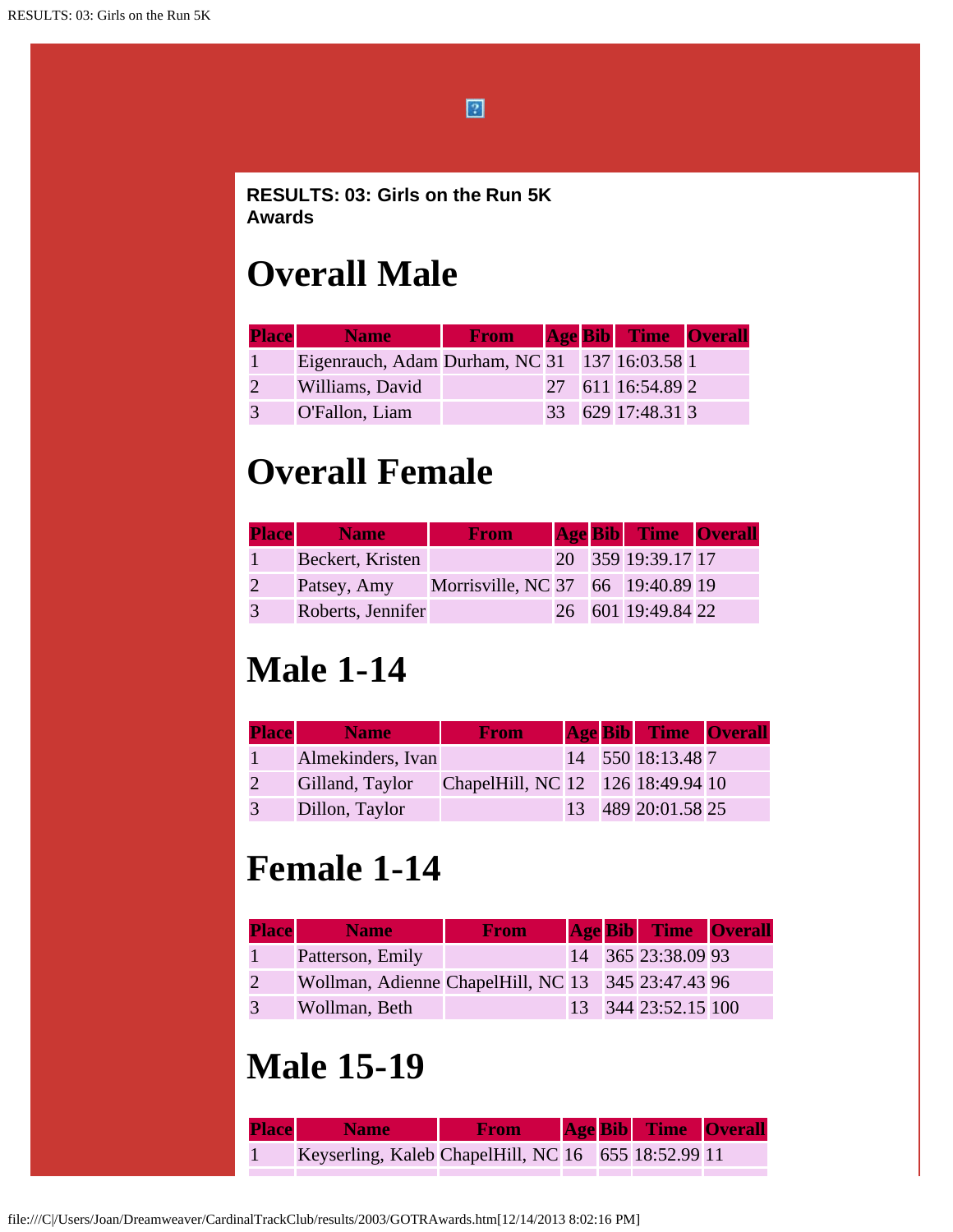#### **Female 15-19**

| <b>Place</b> Name                                | <b>From</b> |  | <b>Age Bib</b> Time Overall |  |
|--------------------------------------------------|-------------|--|-----------------------------|--|
| Superak, Hillary Carrboro, NC 16 9 24:37.64 116  |             |  |                             |  |
| Stone, Una                                       |             |  | 17 429 26:13.62 153         |  |
| Haaland, Wren ChapelHill, NC 15 665 26:36.06 164 |             |  |                             |  |

## **Male 20-24**

| <b>Place</b> | <b>Name</b>    |  | <b>From Age Bib Time Overall</b> |  |
|--------------|----------------|--|----------------------------------|--|
|              | Pointer, Joey  |  | 24 623 18:57.59 13               |  |
|              | White, Thayer  |  | 22 370 20:35.35 35               |  |
|              | Loyer, Kenneth |  | 23 287 21:54.37 60               |  |

# **Female 20-24**

| <b>Place</b> | <b>Name</b>        |  | <b>From Age Bib Time Overall</b> |  |
|--------------|--------------------|--|----------------------------------|--|
|              | Jilcott, Stephanie |  | 24 194 19:54.32 23               |  |
|              | Sommer, Courtney   |  | 23 648 20:10.01 29               |  |
|              | Pointer, Ivy       |  | 24 622 21:44.11 53               |  |

## **Male 25-29**

| <b>Place</b> | <b>Name</b>           |    | <b>From Age Bib Time Overall</b> |  |
|--------------|-----------------------|----|----------------------------------|--|
|              | Oguntoyinbo, Babatola |    | 29 436 19:39.93 18               |  |
|              | Tuller, Bill          | 28 | 346 19:46.93 21                  |  |
|              | Pearson, Matthew      | 28 | 261 20:14.53 30                  |  |

## **Female 25-29**

| <b>Place</b> | <b>Name</b>        | <b>From</b>                       |  | <b>Age Bib</b> Time Overall |  |
|--------------|--------------------|-----------------------------------|--|-----------------------------|--|
|              | Garigen, Jen       | ChapelHill, NC 27 230 20:52.38 39 |  |                             |  |
|              | Thompson, Virginia |                                   |  | 26 311 21:47.74 55          |  |
|              | Bishop, Jessica    | ChapelHill, NC 28 155 22:01.50 63 |  |                             |  |

## **Male 30-34**

**Place Name From Age Bib Time Overall**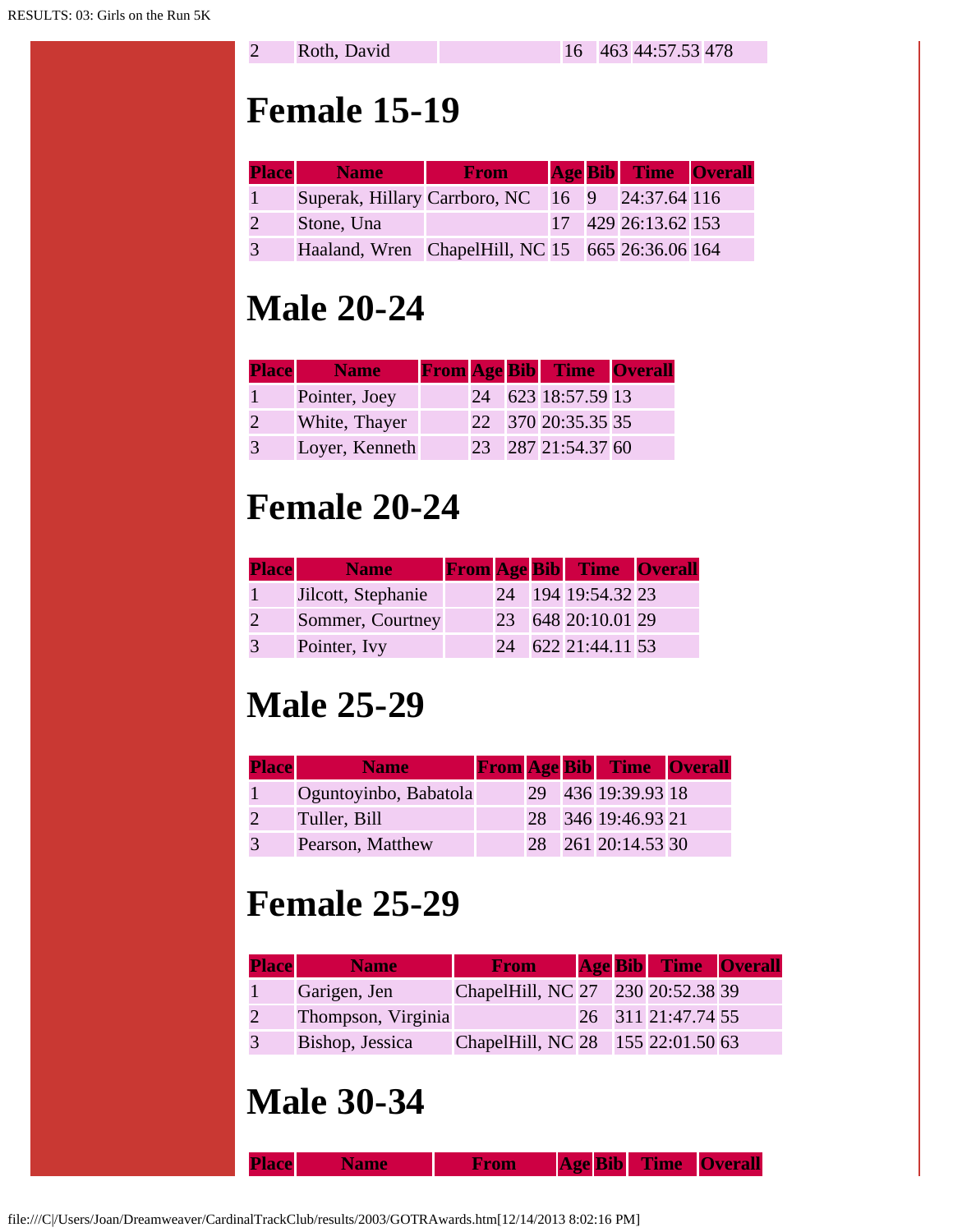| Tetlow, Sam                                          | Carrboro, NC 32 256 18:41.46 9 |  |  |
|------------------------------------------------------|--------------------------------|--|--|
| 2 Atherton, Paul Carrboro, NC 34 401 19:35.12 16     |                                |  |  |
| 3 Hendricks, Lewis ChapelHill, NC 30 156 19:44.19 20 |                                |  |  |

## **Female 30-34**

| <b>Place</b> | <b>Name</b>                                 | <b>From</b> Age Bib Time Overall |  |                    |  |
|--------------|---------------------------------------------|----------------------------------|--|--------------------|--|
|              | Klym, Suzanne Raleigh, NC 32 51 20:29.91 33 |                                  |  |                    |  |
|              | Kwon, Jinyi                                 |                                  |  | 30 555 21:05.12 43 |  |
|              | Morano, Vickie                              |                                  |  | 33 435 22:46.33 74 |  |

#### **Male 35-39**

| <b>Place</b> | <b>Name</b>                                        | From |  | <b>Age Bib</b> Time Overall |  |
|--------------|----------------------------------------------------|------|--|-----------------------------|--|
|              | Pedersen, Lars                                     |      |  | 35 180 17:53.77 4           |  |
|              | McGahan, Patrick ChapelHill, NC 38 122 18:57.21 12 |      |  |                             |  |
|              | Gilland, Wendell ChapelHill, NC 39 125 19:10.47 14 |      |  |                             |  |

## **Female 35-39**

| <b>Place</b> | <b>Name</b>     |  | <b>From Age Bib Time Overall</b> |  |
|--------------|-----------------|--|----------------------------------|--|
|              | Fadel, Anna     |  | 36 522 23:07.40 81               |  |
|              | Pedersen, Susan |  | 36 323 23:58.06 102              |  |
|              | Harkins, Heidi  |  | 38 433 24:09.42 108              |  |

## **Male 40-44**

| <b>Place Name</b> |  | <b>From Age Bib Time Overall</b> |  |
|-------------------|--|----------------------------------|--|
| Lang, Mark        |  | 43 683 18:07.42 5                |  |
| Knight, Rod       |  | 41 631 19:27.13 15               |  |
| Patterson, Jeff   |  | 42 366 20:26.59 32               |  |

#### **Female 40-44**

| <b>Place</b> | <b>Name</b>    |  | <b>From Age Bib</b> Time Overall |  |
|--------------|----------------|--|----------------------------------|--|
|              | Couper, Rietta |  | 44 652 22:00.17 62               |  |
|              | White, Barbara |  | 40 453 24:44.01 119              |  |
|              | Pathman, Beth  |  | 43 624 24:57.94 123              |  |

**[Home](file:///home.html)** 

[Le Tour de Carrboro](file:///letourdecarrboro.html)

[Results & Records](file:///results.html)

**[Newsletter](file:///newsletterSignup.html)** 

**[Calendar](file:///page/page/8345191.htm)** 

[Photos](file:///photos.html)

[About CTC](file:///about.html)

**[Contact Us](file:///contactUs.html)**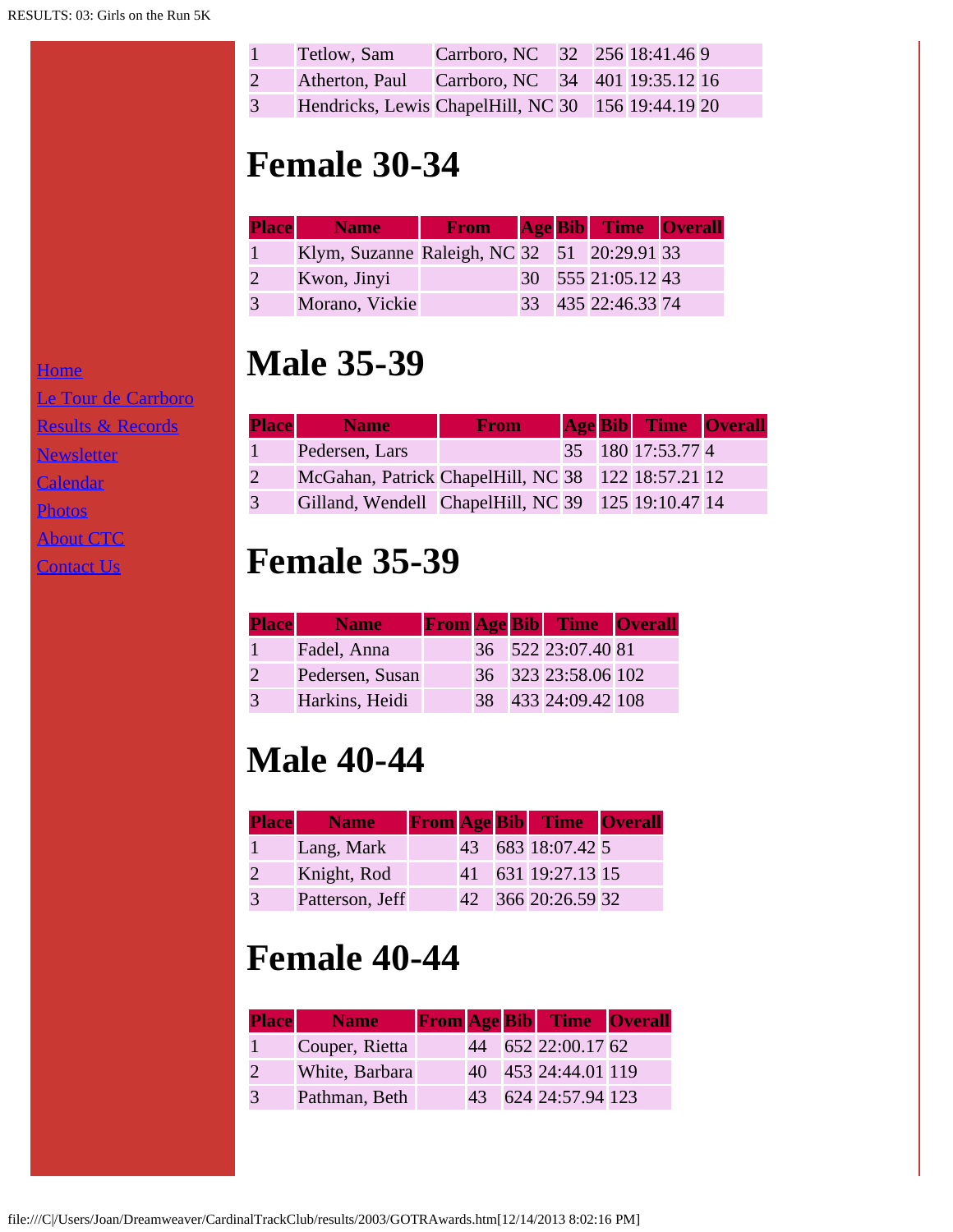#### **Male 45-49**

| <b>Place</b> | <b>Name</b>       | <b>From</b>                      |  | <b>Age Bib</b> Time Overall |  |
|--------------|-------------------|----------------------------------|--|-----------------------------|--|
|              | Glazner, Allen    | ChapelHill, NC 48 646 18:10.57 6 |  |                             |  |
|              | Merkel, Bill      |                                  |  | 47 682 21:14.59 47          |  |
| 3            | Atchison, Gregory |                                  |  | 47 609 23:21.03 84          |  |

#### **Female 45-49**

| <b>Place</b> Name |                 | <b>From Age Bib Time Overall</b> |  |
|-------------------|-----------------|----------------------------------|--|
| Ivins, Sally      |                 | 47 570 23:37.30 91               |  |
| Kepler, Grace     |                 | 46 573 25:01.84 126              |  |
| Bush, Peggy       | 47 <sup>°</sup> | 563 27:09.83 185                 |  |

# **Male 50-54**

|   | <b>Place</b> Name | <b>From</b>                                    |  | <b>Age Bib</b> Time Overall |  |
|---|-------------------|------------------------------------------------|--|-----------------------------|--|
|   | Smith, Jay        |                                                |  | 54 468 21:27.31 49          |  |
|   |                   | Shugars, Dan ChapelHill, NC 53 582 21:28.36 50 |  |                             |  |
| 3 | Rielly, Jack      |                                                |  | 50 199 23:03.67 79          |  |

## **Female 50-54**

| <b>Place</b> | <b>Name</b>      |  | <b>From Age Bib Time Overall</b> |  |
|--------------|------------------|--|----------------------------------|--|
|              | Wides, Catherine |  | 53 540 21:08.82 45               |  |
|              | Martin, Joyce    |  | 50 313 30:40.13 272              |  |
|              | Roth, Susan      |  | 53 462 44:17.05 472              |  |

# **Male 55-59**

| <b>Place</b> | Name <sup> </sup> |  | <b>From Age Bib</b> Time Overall |  |
|--------------|-------------------|--|----------------------------------|--|
|              | McGrady, Gene     |  | 56 586 18:17.20 8                |  |
|              | Brown, Ken        |  | 58 638 23:11.61 82               |  |
| 3            | Zadjeika, Gary    |  | 56 628 24:48.59 121              |  |

## **Female 55-59**

| <b>Place</b> | <b>Name</b>      |  | <b>From Age Bib Time Overall</b> |  |
|--------------|------------------|--|----------------------------------|--|
|              | McGrady, Shirley |  | 55 585 33:29.67 349              |  |
|              | Adkin, Sally     |  | 57 753 35:06.09 379              |  |